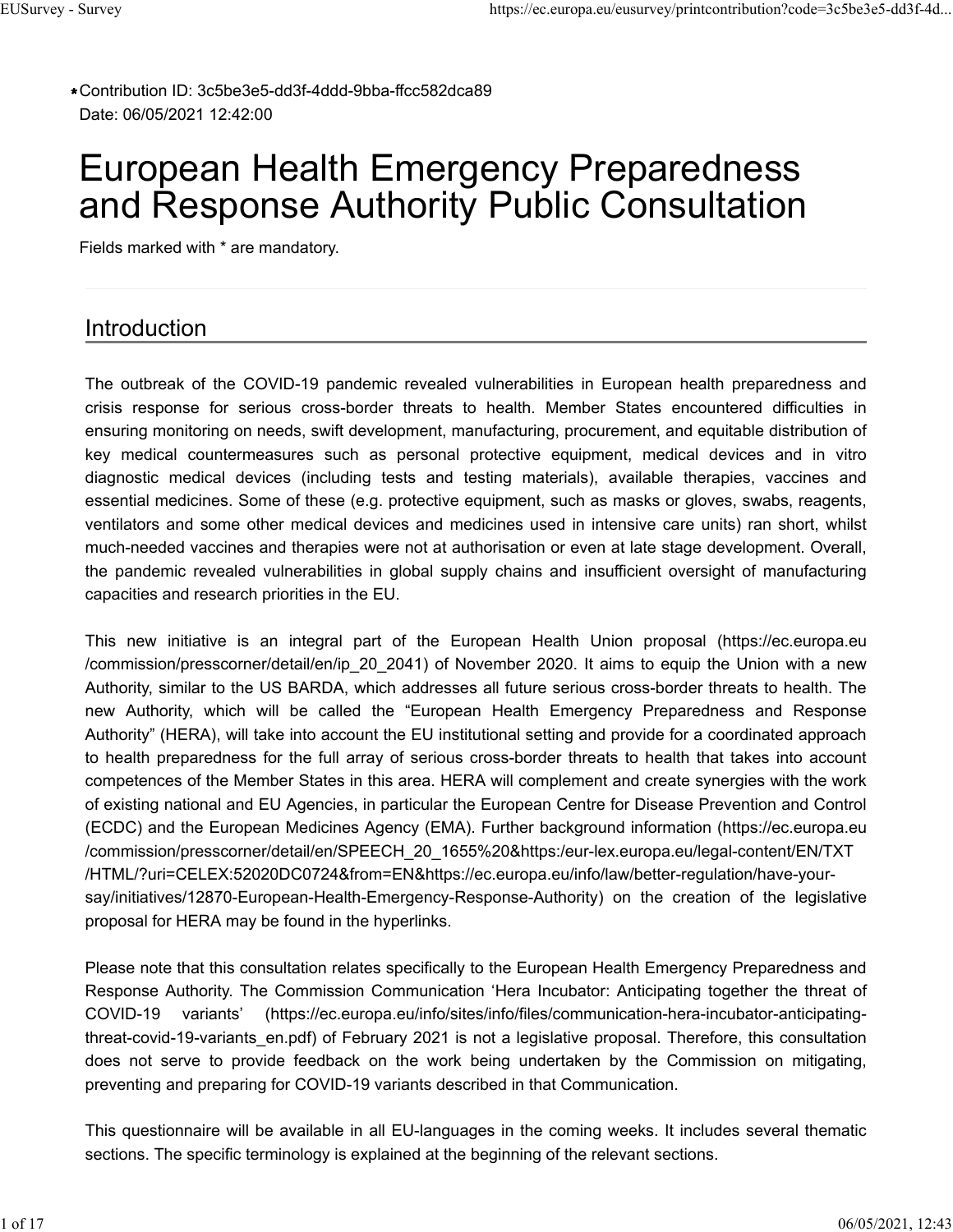## About you

Language of my contribution

English

I am giving my contribution as

Non-governmental organisation (NGO)

#### First name

Paul

### Surname

DE RAEVE

### Email (this won't be published)

efn@efn.be

#### Organisation name

*255 character(s) maximum*

European Federation of Nurses Associations (EFN)

#### Organisation size

Micro (1 to 9 employees)

Transparency register number

*255 character(s) maximum*

Check if your organisation is on the transparency register (http://ec.europa.eu/transparencyregister/public /homePage.do?redir=false&locale=en). It's a voluntary database for organisations seeking to influence EU decision-making.

87872442953-08

Country of origin

Please add your country of origin, or that of your organisation.

Belgium

The Commission will publish all contributions to this public consultation. You can choose whether you would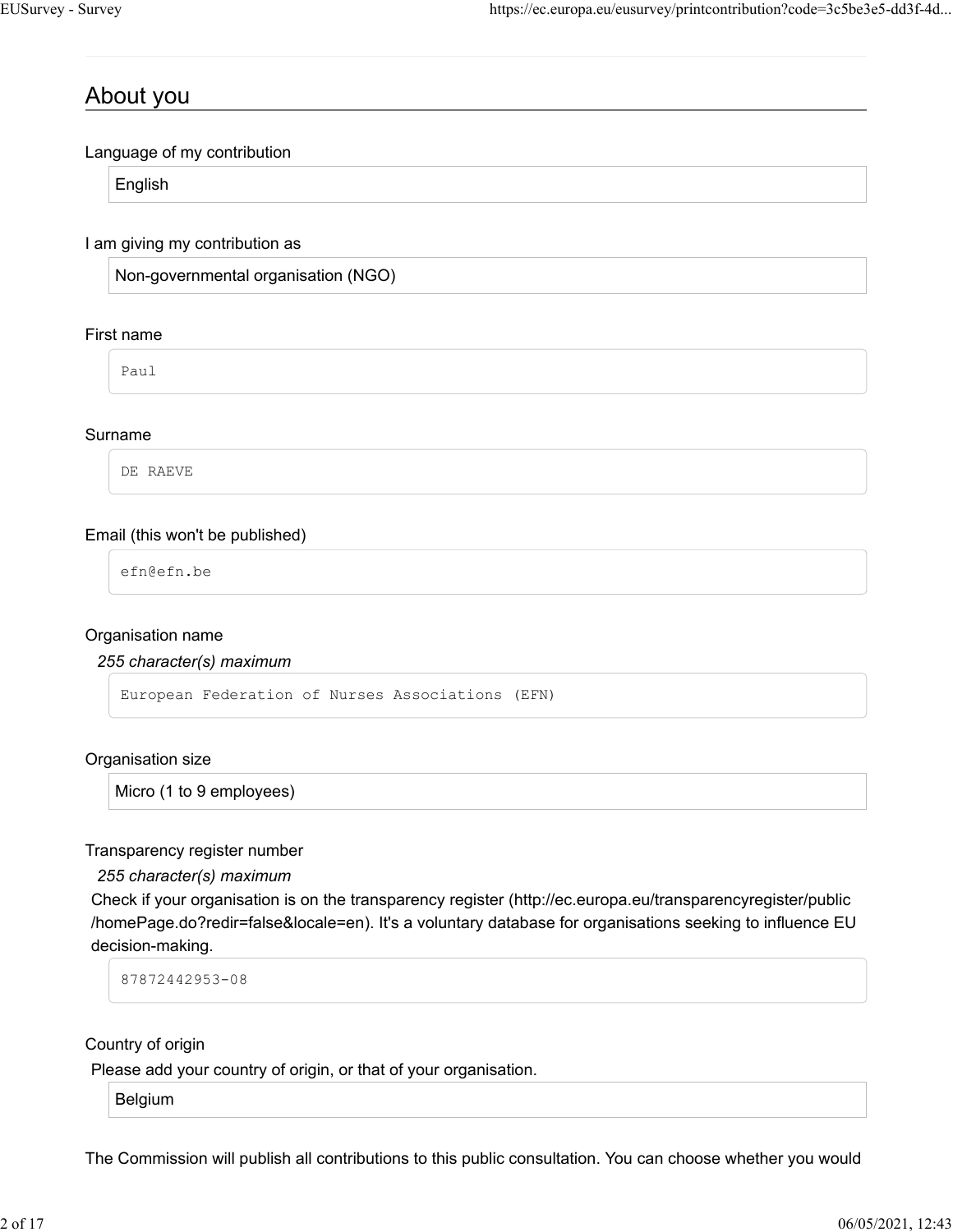prefer to have your details published or to remain anonymous when your contribution is published. **For the purpose of transparency, the type of respondent (for example, 'business association, 'consumer association', 'EU citizen') country of origin, organisation name and size, and its transparency register number, are always published. Your e-mail address will never be published.** Opt in to select the privacy option that best suits you. Privacy options default based on the type of respondent selected

## **Contribution publication privacy settings**

The Commission will publish the responses to this public consultation. You can choose whether you would like your details to be made public or to remain anonymous.

## **Anonymous**

Only organisation details are published: The type of respondent that you responded to this consultation as, the name of the organisation on whose behalf you reply as well as its transparency number, its size, its country of origin and your contribution will be published as received. Your name will not be published. Please do not include any personal data in the contribution itself if you want to remain anonymous.

## **Public**

Organisation details and respondent details are published: The type of respondent that you responded to this consultation as, the name of the organisation on whose behalf you reply as well as its transparency number, its size, its country of origin and your contribution will be published. Your name will also be published.

I agree with the personal data protection provisions (https://ec.europa.eu/info/law/better-regulation /specific-privacy-statement)

## EU framework to develop, manufacture and deploy medical countermeasures

Medical countermeasures refer to medicines, medical devices and other goods or services that are aimed at combating serious cross-border threats to health[1], a life- threatening or otherwise serious hazard to health of biological, chemical, environmental or unknown origin, which spreads or entails a significant risk of spreading across countries. These medical countermeasures may necessitate coordination at Union level in order to ensure a high level of human health protection. Examples consist of infectious diseases such as COVID-19, a pandemic influenza, or other events caused by biological or unknown agents, accidents caused by chemical agents, natural events of environmental origin or deliberate acts.

The EU framework for cross-border threats to health is based on Decision 1082/2013/EU, which sets out how the EU coordinates preparedness and response to serious cross-border threats to health. In light of COVID-19, the Commission put forward a proposal to revise this framework and proposed a Regulation for serious cross border threats to health, as well as reinforcements to the mandates of the key EU Agencies: The European Centre for Disease Prevention and Control (ECDC) and the European Medicines Agency (EMA).

In addition to Decision 1082/2013/EU, under which the Early Warning and Response System, the Health Security Committee and the Joint Procurement Agreement is established, the Commission has additional instruments that are active in the area of development, manufacturing and deployment of medical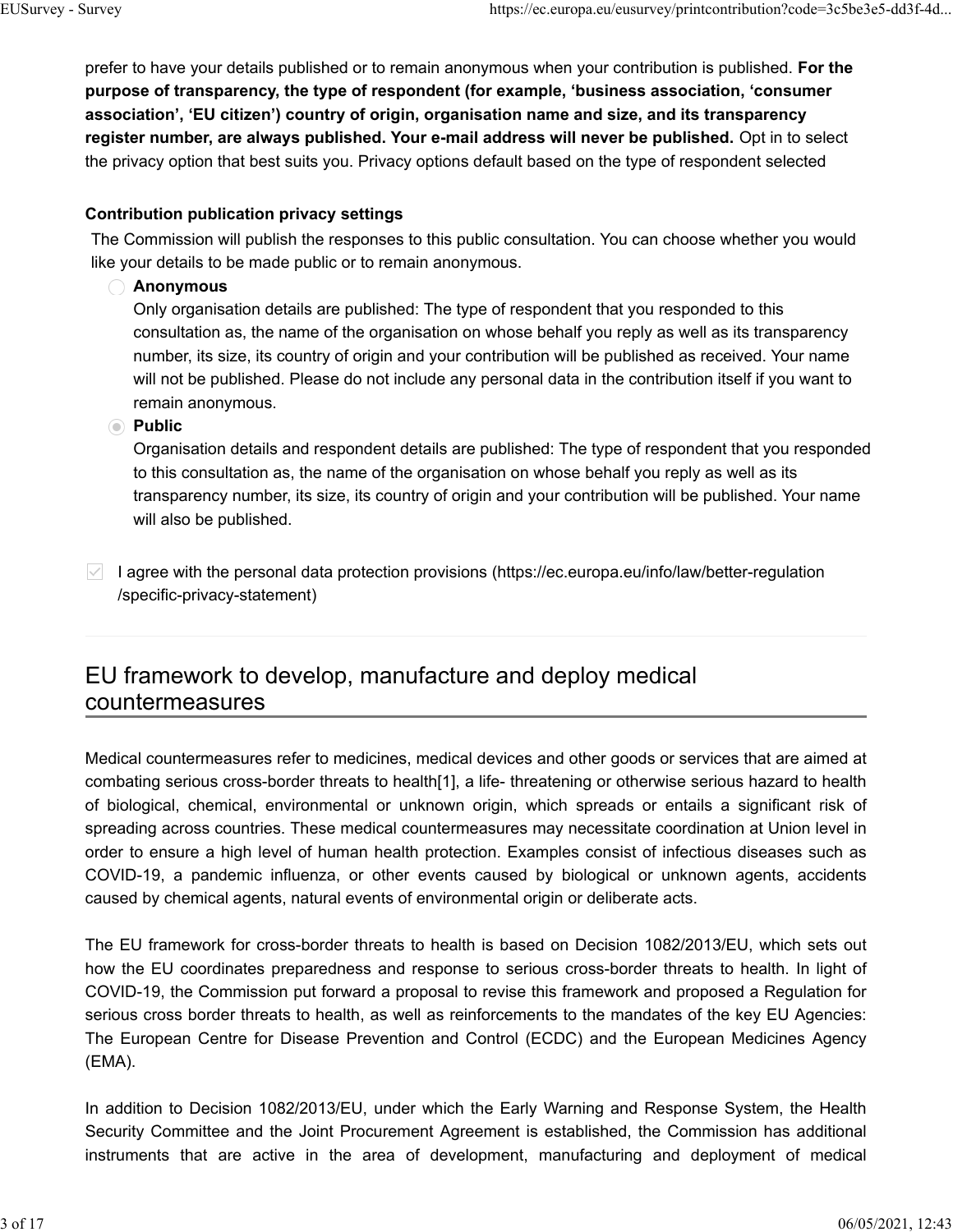countermeasures.

These will be mentioned in below, but comprise for example: EU4Health (https://ec.europa.eu/health/funding /eu4health en), Horizon Europe (https://ec.europa.eu/info/horizon-europe en), European Innovation Council (https://eic.ec.europa.eu/index\_en), European Regional Development Fund (https://ec.europa.eu /regional\_policy/en/funding/erdf/), Emergency Support Instrument (https://ec.europa.eu/info/live-work-traveleu/coronavirus-response/emergency-support-instrument en), the European Defence Fund (https://ec.europa.eu/defence-industry-space/index\_en); Advanced Purchase Agreements under the EU Vaccines Strategy (https://ec.europa.eu/info/live-work-travel-eu/coronavirus-response/public-health/euvaccines-strategy\_en), the Union Civil Protection Mechanism and its rescEU (https://ec.europa.eu /echo/what/civil-protection/resceu\_en), Emergency Response Coordination Centre (https://ec.europa.eu /echo/what/civil-protection/emergency-response-coordination-centre-ercc\_en), Innovation Partnership, and external action support under EU programmes supporting our partners across the world (https://ec.europa.eu/commission/presscorner/detail/en/ip\_21\_1267).

[1] Decision 1082/2013/EU on serious cross-border threats to health

1. What is your view on the existing EU capability to develop, manufacture and deploy medical countermeasures (e.g. vaccines, antitoxins, antibiotics, chemical antidotes, antiviral drugs, personal protective equipment, medical devices, etc.) aimed at combating serious cross-border threats to health?

|                                                                                           | Fragm<br>ented | Sub-<br>optimal | Adea<br>uate | Go<br>od | Very<br>good | Don't<br>know |
|-------------------------------------------------------------------------------------------|----------------|-----------------|--------------|----------|--------------|---------------|
| 1.1 The EU capability to develop (including<br>research) medical countermeasures is:      | $\circledcirc$ |                 |              |          |              |               |
| 1.2 The EU<br>capability<br>to<br>manufacture<br>(production) medical countermeasures is: | $\circledcirc$ |                 |              |          |              |               |
| 1.3 The EU capability to deploy (distribution)<br>medical countermeasures is:             |                | $\circ$         |              |          |              |               |

### If relevant, please provide further comments:

### *500 character(s) maximum*

Based on COVID-19 lessons learned, the EU capability to develop, manufacture and deploy medical countermeasures have been overall fragmented and sub-optimal in all Health Security domains. Multi-country research, production and distribution of protective equipment, medical devices or vaccines have shown very challenging to organise at the EU level with only few initiatives of coalition of states succeeding. Huge gaps in European health workforce such as nurses is of extremely high concern.

2. What is your view on the EU added value of HERA in light of the existing EU capacities in place to develop, manufacture and deploy medical countermeasures aimed at combating serious cross-border threats to health?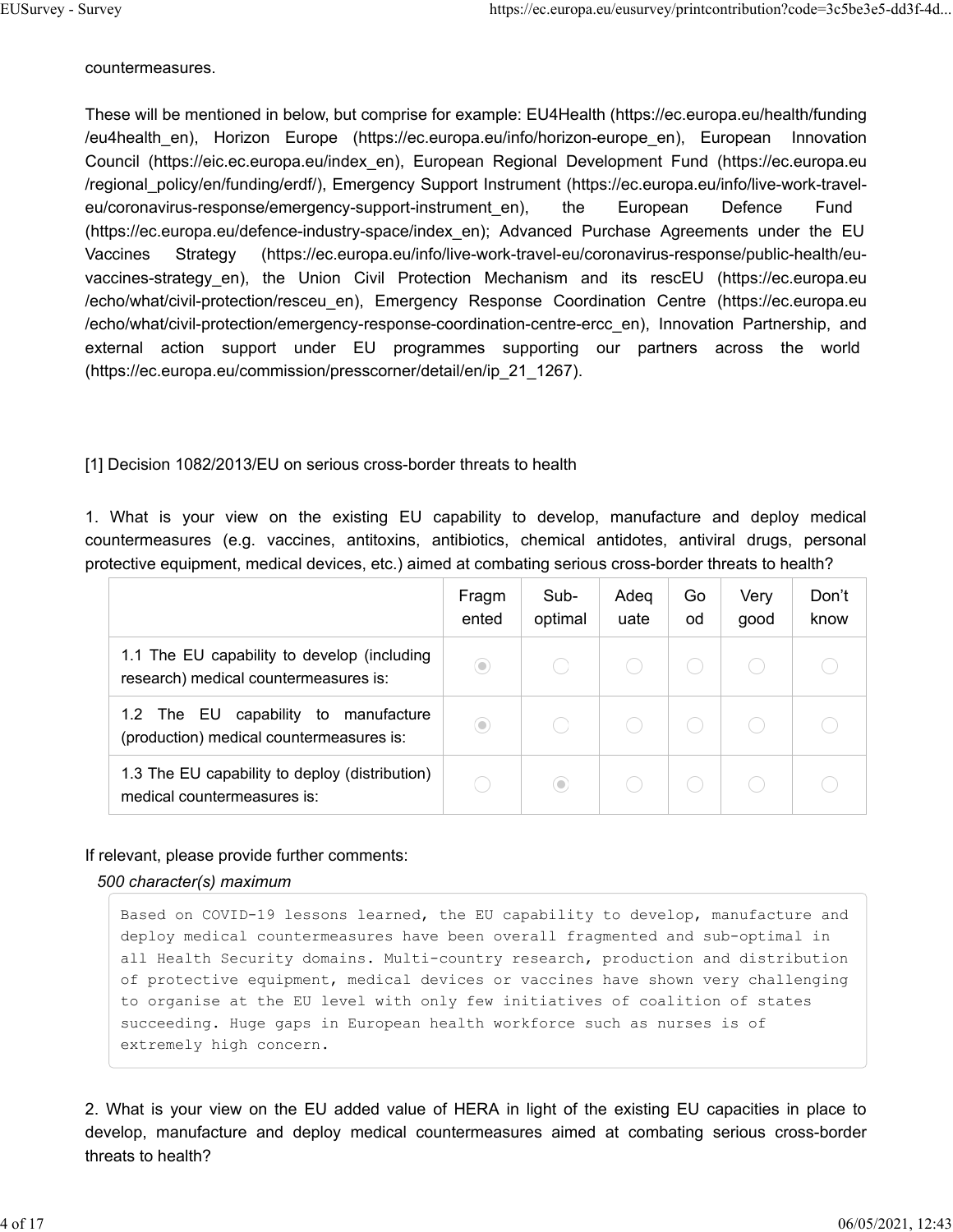### *1,000 character(s) maximum*

EFN considers that the Policy Option 3 would be the best to improve EU capacities. To combat serious cross-border threats to health, HERA plan relies a lot on technological & commercial solutions but does not cover workforce development. WHO Benchmarks for International Health Regulations Capacities lists "human resources" as one of its 18 technical areas and "required human resources" are presented as a key component to achieve the highest capacity level of preparedness in many technical areas. Tackling the issue of human resources is key in the creation of HERA. EFN recommends that the EC consider the addition of legally binding standards of number of healthcare professionals per habitants/patients & the establishment of a highly educated & trained public health workforce at local level, according to the relevant EU policy mechanisms. When crisis emerges, ALL EU MS lack nurses to support other MS (see North Italy difficulty with COVID-19 - impossible to send nurses from other MS).

3. What do you believe are the key challenges that should be tackled to ensure effective EU-wide access to the most developed medical countermeasures aimed at combating serious cross-border threats to health, including global threats?

|                                                                                                                                                               | Strong<br>Iy<br>Disagr<br>ee | <b>Dis</b><br>agr<br>ee | <b>Ne</b><br>utr<br>al | Ag<br>ree | <b>Stron</b><br>gly<br>Agree | Don'<br>t<br>kno<br>W |
|---------------------------------------------------------------------------------------------------------------------------------------------------------------|------------------------------|-------------------------|------------------------|-----------|------------------------------|-----------------------|
| Sufficient capacities are in place at national level to<br>ensure foresight of healthcare delivery ahead of a<br>health emergency.                            |                              |                         |                        |           | ⊙                            |                       |
| Sufficient capacities are in place at national level to<br>ensure demand analysis of healthcare delivery ahead of<br>a health emergency.                      |                              |                         |                        |           | $\odot$                      |                       |
| Sufficient capacities are in place at national level to<br>ensure planning of healthcare delivery ahead of a<br>health emergency.                             |                              |                         |                        |           | ⊙                            |                       |
| There is a risk of low-quality, non-compliant medical<br>countermeasures entering the EU market.                                                              |                              |                         |                        | $\odot$   |                              |                       |
| Real-time, reliable and comparable information/data on<br>global and national shortages of medical<br>countermeasures is available at EU level.               |                              |                         |                        | $\odot$   |                              |                       |
| Real-time, reliable and comparable information/data on<br>available supplies (including global value chains and<br>national stocks) is available at EU level. |                              |                         |                        | n a       | $\odot$                      |                       |
| Third country trade restrictions on medical<br>countermeasures and/or inputs critical to their<br>development/ production impact Member States.               |                              |                         |                        |           | $\odot$                      |                       |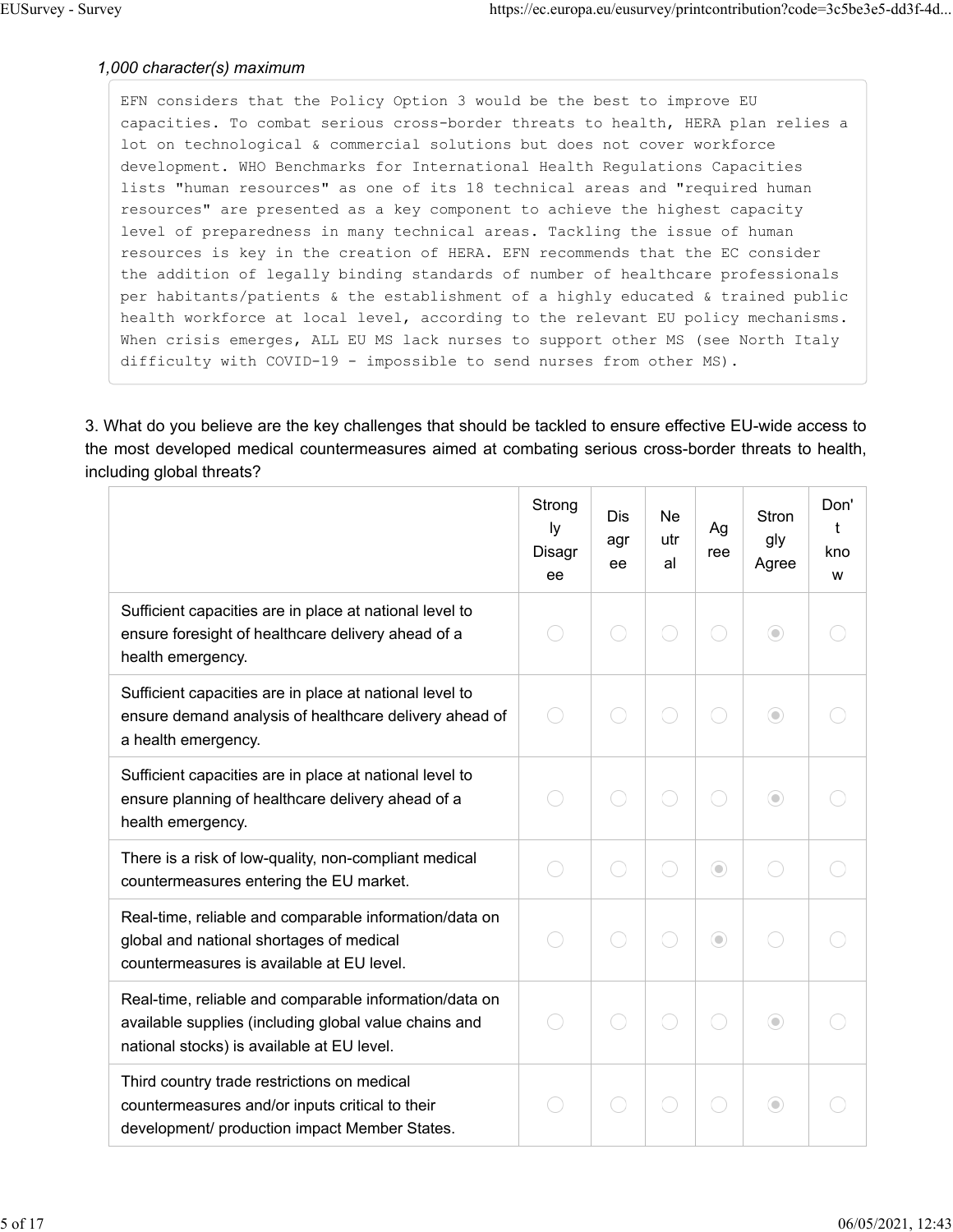| EU Member States have unequal access to medical<br>countermeasures.                                                                                                                        |         |  | ۰ |  |
|--------------------------------------------------------------------------------------------------------------------------------------------------------------------------------------------|---------|--|---|--|
| EU Member States have to compete against each other<br>for the research and development of medical<br>countermeasures (e.g. higher prices, distorted access<br>and lower EU wide utility). | 0       |  |   |  |
| EU Member States have to compete against each other<br>for procurement of medical countermeasures (e.g.<br>higher prices, distorted access and lower EU wide<br>utility).                  | $\circ$ |  |   |  |
| Lack of coordination at EU level of manufacturing<br>capacity for medical countermeasures (leading to<br>under- or overcapacity).                                                          |         |  |   |  |

## 4. The Commission's preliminary assessment identified various challenges[1]

## Do you think the following measures can overcome these challenges?

|                                                                                                                                                                                       | Strong<br>Ιy<br>disagr<br>ee | Dis<br>agr<br>ee | Ne<br>utr<br>al | Ag<br>ree | <b>Stron</b><br>gly<br>Agre<br>e | Don'<br>t<br>kno<br>W |
|---------------------------------------------------------------------------------------------------------------------------------------------------------------------------------------|------------------------------|------------------|-----------------|-----------|----------------------------------|-----------------------|
| Putting in place real-time monitoring of preparedness<br>regarding the demand and supply of critical medical<br>countermeasures in the EU                                             |                              |                  |                 | ⊙         |                                  |                       |
| Ensuring increased coordination of efforts at EU level<br>(e.g. avoid competition - e.g. research and development<br>and procurement - between Member States).                        |                              |                  |                 |           | ⊙                                |                       |
| Joint procurement by central purchasing bodies buying<br>on behalf of other public buyers                                                                                             |                              |                  |                 |           | $\odot$                          |                       |
| Strengthening the EU Joint Procurement Agreement<br>(https://ec.europa.eu/health/security<br>/preparedness_response_en)                                                               |                              |                  |                 |           | $\odot$                          |                       |
| Creation of a tailored EU procurement instrument for<br>health emergency response and management.                                                                                     |                              |                  |                 |           | $\odot$                          |                       |
| An EU network of relevant enterprises in the supply<br>chain of which production capacity can be immediately<br>mobilised or repurposed without cross-border delivery<br>constraints. |                              |                  |                 |           | $\odot$                          |                       |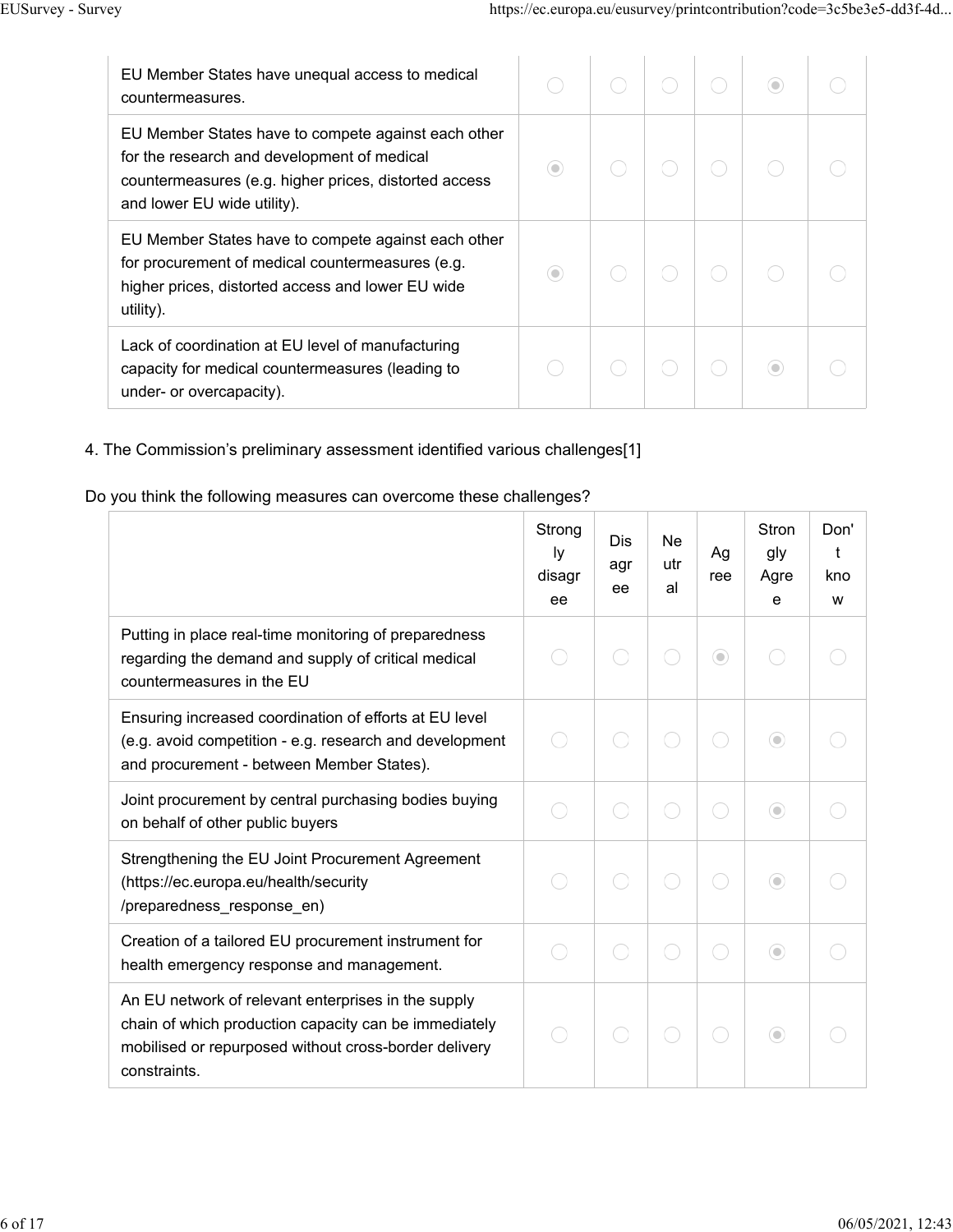| EU approach to address the whole life cycle of medical<br>countermeasures capacity building (including tailored<br>research and development, testing, certification,<br>production and delivery logistics). |  |  |  |  | $($ $\odot)$ |  |
|-------------------------------------------------------------------------------------------------------------------------------------------------------------------------------------------------------------|--|--|--|--|--------------|--|
|-------------------------------------------------------------------------------------------------------------------------------------------------------------------------------------------------------------|--|--|--|--|--------------|--|

## If relevant, please provide further comments:

## *500 character(s) maximum*

EFN thinks the measures can overcome these challenges provided the healthcare system is strengthened to ensure the measures can impact the frontline level. In the problem definition, nothing is said on vulnerabilities about healthcare and public health workforce. Increasing the coordination and improving the logistics without having enough professionals to face the problem on the ground is likely to have a limited impact on serious cross-border threats to health.

[1] See question 3 for challenges (e.g. foresight, demand analysis and planning of healthcare delivery ahead of a health emergency; low-quality, non-compliant medical countermeasures entering the EU market; realtime, reliable and comparable information/data on national shortages and available supplies (including stocks) of medical countermeasures is available at EU level; Member States can have unequal access to medical countermeasures; EU Member States have to compete against each other for the development and procurement of medical countermeasures; lack of coordination of manufacturing capacity for medical countermeasures.)

## Threat and risk assessments & EU instruments

Public health modelling is an essential element for anticipatory threat and risk assessments. Modelling should be considered as the simulation of scenarios based on mathematical techniques and all available data (e.g. indicator- and event based data). In this context, it may extend to modelling of health risks and impacts of health interventions using medical countermeasures.

Needs monitoring in this context extends to the monitoring of the quantity and the specific type of medical countermeasure(s) that a Member State requires in terms of its preparedness and response to a serious cross-border threat to health.

## 5. How would you qualify:

|                                                                                                                  | Frag<br>ment<br>ed | Sub-<br>Optim<br>al | Ade<br>quat<br>e | Go<br>od | Verv<br>Goo<br>d | Ot<br>her | Don't<br>know |
|------------------------------------------------------------------------------------------------------------------|--------------------|---------------------|------------------|----------|------------------|-----------|---------------|
| Capacity for anticipatory public health<br>threat and risk assessments at EU level<br>(including global threats) |                    | $\bullet$           |                  |          |                  |           |               |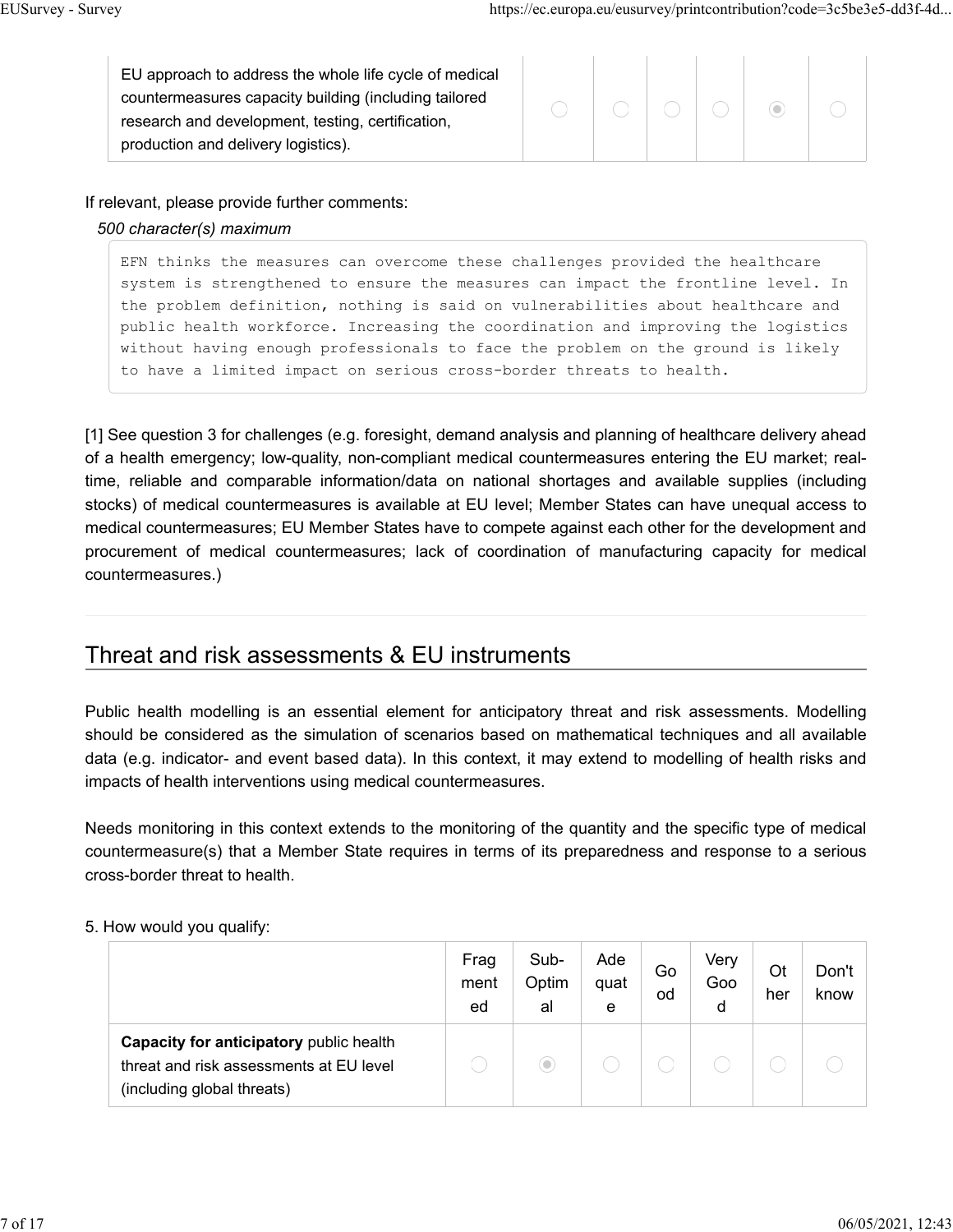| Capacity for modelling and foresight of<br>serious cross-border threats to health at EU<br>level (including global threats) | 0 |  |  |  |
|-----------------------------------------------------------------------------------------------------------------------------|---|--|--|--|
| EU instruments for research, innovation<br>and development of medical<br>countermeasures[1]                                 |   |  |  |  |
| EU instruments for access and deployment<br>of medical countermeasures[2]                                                   |   |  |  |  |

## If relevant, please provide further comments

## *500 character(s) maximum*

COVID-19 crises impact on the EU shows that none of these capacities/instruments can be rated as adequate. The coordinated approach of COVID-19 vaccine production & supply has demonstrated that EU can implement effective instruments that must be institutionalised. Again, the improvement of these capacities & instruments would be highly potentialised by ambitious EU actions to improve the availability of sufficient & well-educated and trained nursing workforce to face health emergencies.

## 6. What are your views on the following?

|                                                                                                                                              | This should be<br>addressed at a<br>national level<br>and not by the<br>EU | There is no need<br>to change. The<br>current EU system<br>should be<br>maintained | The EU should<br>further strengthen<br>coordination and<br>capacities in this<br>area | Don<br>'n<br>kno<br>W |
|----------------------------------------------------------------------------------------------------------------------------------------------|----------------------------------------------------------------------------|------------------------------------------------------------------------------------|---------------------------------------------------------------------------------------|-----------------------|
| 6.1 EU capacity for<br>anticipatory public health<br>threat and risk assessments<br>at EU level and including<br>global threats:             |                                                                            |                                                                                    | $\circlearrowleft$                                                                    |                       |
| 6.2 EU capacity for modelling<br>and foresight of serious cross-<br>border threats to health at EU<br>level and including global<br>threats: |                                                                            |                                                                                    | $\odot$                                                                               |                       |
| 6.3 EU instruments for<br>research, innovation and<br>development[3] of medical<br>countermeasures:                                          |                                                                            |                                                                                    | $\circ$                                                                               |                       |
| 6.4 EU instruments for <b>access</b><br>and deployment[4] of medical<br>countermeasures:                                                     |                                                                            |                                                                                    | 0                                                                                     |                       |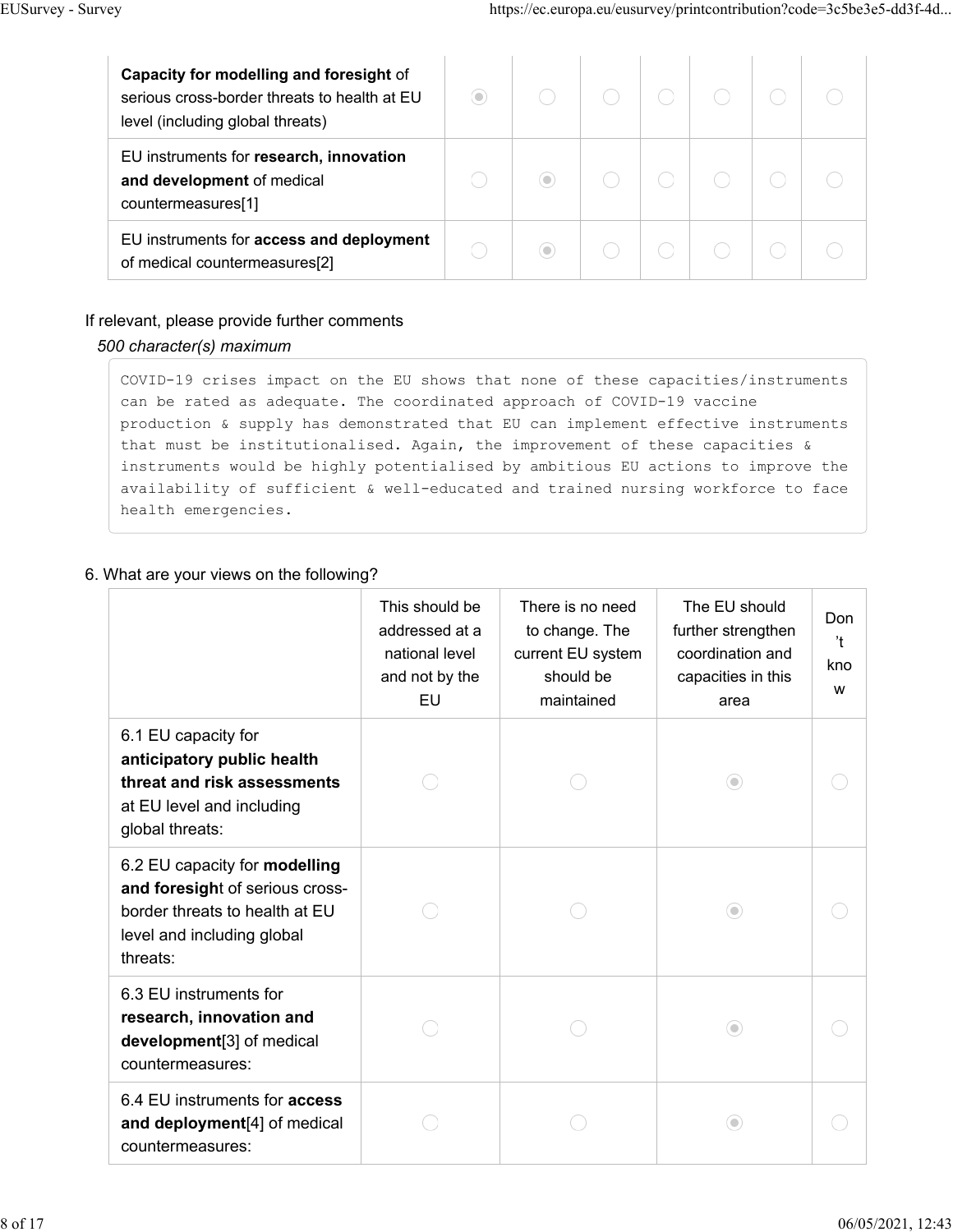## If relevant, please provide further comments *500 character(s) maximum*

EFN recommends that the European Commission consider the addition of legally binding standards of number of healthcare professionals per habitants or patients and the establishment of a highy educated and trained public health workforce (Directive 2013/55/EU) at local level (doing prevention in normal time and doing public health emergency management when needed), according to the relevant European policy mechanisms such as the European council and parliament.

[1] e.g. Horizon Europe (https://ec.europa.eu/info/horizon-europe\_en), European Innovation Council (https://eic.ec.europa.eu/index\_en), European Regional Development Fund (https://ec.europa.eu /regional\_policy/en/funding/erdf/), the European Defence Fund (https://ec.europa.eu/defence-industryspace/index\_en)

[2] e.g. Joint Procurements, Advanced Purchase Agreements under the EU Vaccines Strategy (https://ec.europa.eu/info/live-work-travel-eu/coronavirus-response/public-health/eu-vaccines-strategy\_en), Emergency Support Instrument the Union Civil Protection Mechanism and its rescEU (https://ec.europa.eu /echo/what/civil-protection/resceu\_en) and Emergency Response Coordination Centre, Innovation Partnership, external action support under EU programmes supporting our partners across the world

[3] e.g. Horizon Europe, European Innovation Council, European Regional Development Fund, the European Defence Fund

[4] e.g. Joint Procurements, Advanced Purchase Agreements under the EU Vaccines Strategy (https://ec.europa.eu/info/live-work-travel-eu/coronavirus-response/public-health/eu-vaccines-strategy\_en), Emergency Support Instrument the Union Civil Protection Mechanism and its rescEU (https://ec.europa.eu /echo/what/civil-protection/resceu\_en) and Emergency Response Coordination Centre, Innovation Partnership, external action support under EU programmes supporting our partners across the world

## Market dynamics and supply chain intelligence

The market (e.g. demand and supply) of medical countermeasures is constantly evolving and faces a variety of changing challenges. As such, knowledge and awareness of novel technologies, as well as pressures that can affect demand and supply - that can impact the availability of medical countermeasures – is important to monitor. Such pressures include, for example, incentives of key stakeholders (such as investors, industry and innovators), return on investment, uncertainty of demand, and impacts of future risks and needs. The supply chains of medical countermeasures extends to overall awareness of the supply into the EU and countries of specific medical countermeasures, as well as manufacturing capacities within the EU (including reconversion/repurposing possibilities) and the EU's position in global supply chains for critical raw materials needed to produce the final product.

7. To what extent is there a need for EU level action to strengthen the following elements for ensuring sufficient demand and supply of medical countermeasures in the EU?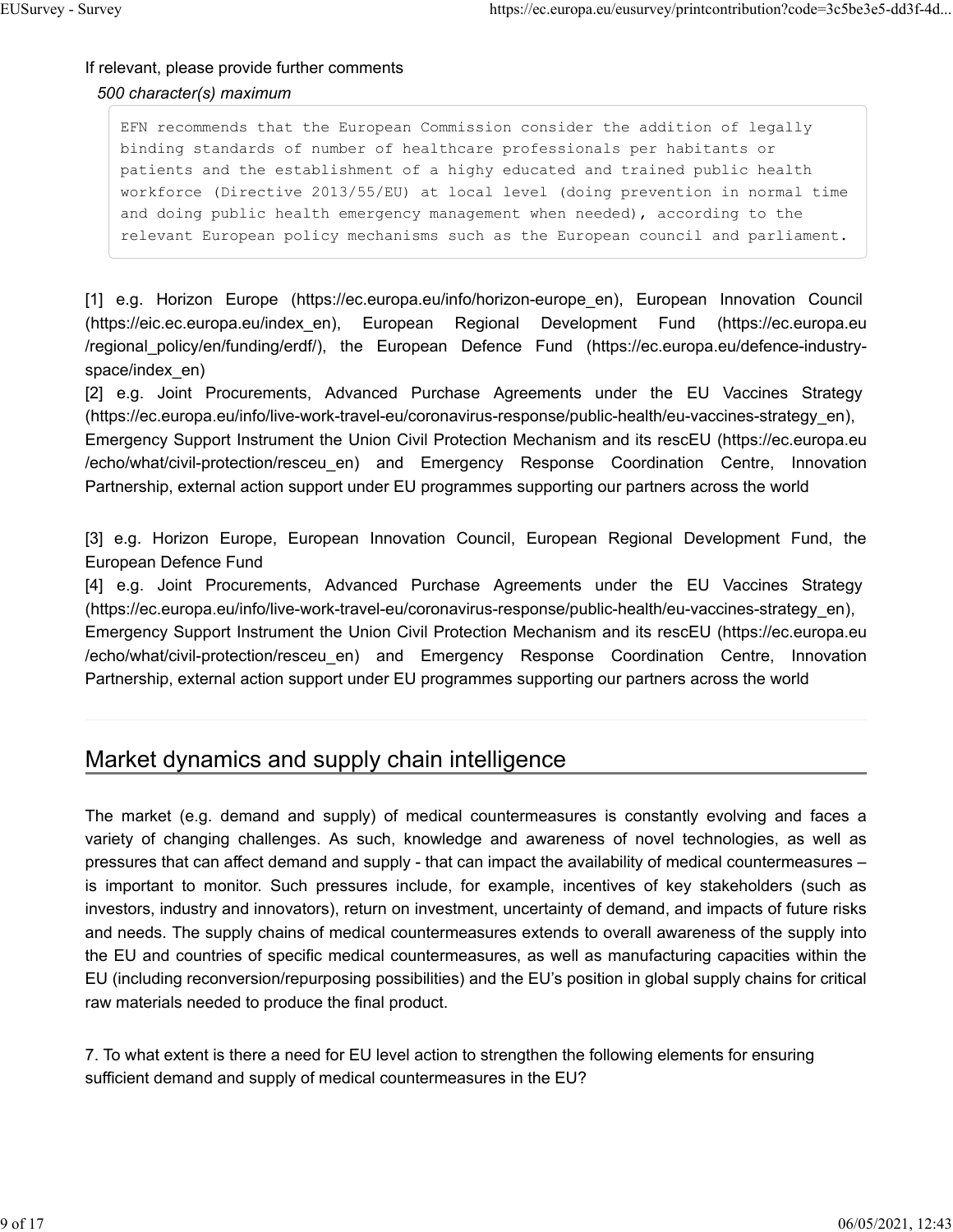|                                                                                                                                                                     | Strongl<br>y<br>disagr<br>ee | Disa<br>gree             | Ne<br>utra | Agr<br>ee                | <b>Stron</b><br>gly<br>Agree | Don'<br>t<br>kno<br>W |
|---------------------------------------------------------------------------------------------------------------------------------------------------------------------|------------------------------|--------------------------|------------|--------------------------|------------------------------|-----------------------|
| Real-time analysis at EU level of the demand for<br>medical countermeasures                                                                                         |                              |                          |            | $\overline{\phantom{a}}$ | $\odot$                      |                       |
| EU<br>level<br>knowledge of<br>exports<br>of<br>medical<br>countermeasures from EU Member States to third<br>countries                                              |                              |                          |            |                          | $\odot$                      |                       |
| EU level knowledge of suppliers and supply chain of<br>medical countermeasures into EU Member States                                                                |                              |                          |            |                          | $\odot$                      |                       |
| EU level knowledge of supply deliveries of medical<br>countermeasures into EU Member States                                                                         |                              | $\mathcal{L}$            |            | $\hspace{0.1in}$         | $\odot$                      |                       |
| Market intelligence to anticipate possible interruptions<br>in the demand and supply of medical countermeasure                                                      |                              | C)                       |            | 0                        | $\odot$                      |                       |
| EU level knowledge on logistical distribution of<br>medical countermeasures to Member States                                                                        |                              |                          |            |                          | $\odot$                      |                       |
| EU level knowledge on manufacturing capacities<br>within the EU for medical countermeasures                                                                         |                              | $\hspace{1.5cm} \square$ |            | 0                        | $\odot$                      |                       |
| EU level knowledge on identification and support to<br>repurposing/reconversion activities of manufacturing<br>capacities for medical countermeasures within the EU |                              |                          |            |                          | $\odot$                      |                       |
| Sustainability of EU supply chains of medical<br>countermeasures and flexible supply of key inputs                                                                  |                              |                          |            |                          | $\odot$                      |                       |
| EU level knowledge on supply dependency from third<br>country                                                                                                       |                              |                          |            |                          | $\odot$                      |                       |
| stockpiling capacity (e.g. virtual or physical or<br>otherwise) at EU level                                                                                         |                              |                          |            |                          | $\odot$                      |                       |
| Market intelligence for new countermeasures or<br>innovative technologies                                                                                           |                              |                          |            |                          | $\odot$                      |                       |
| level knowledge on national public sector<br>EU<br>investment into research and development of medical<br>countermeasures                                           |                              |                          |            |                          | $\odot$                      |                       |
| EU level knowledge on private sector investment into<br>research<br>and<br>development<br>of<br>medical<br>countermeasures                                          |                              |                          |            |                          | $\odot$                      |                       |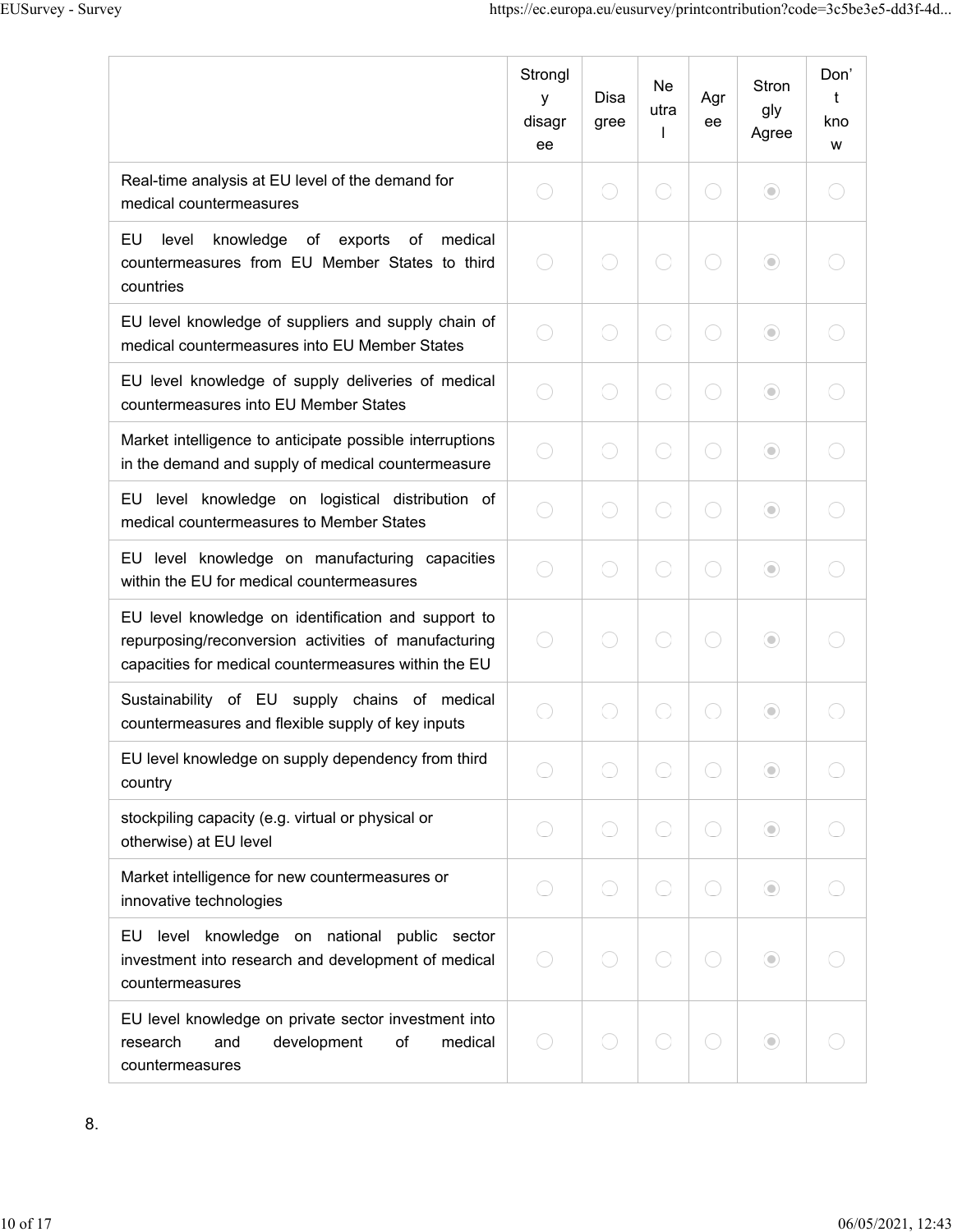|                                                                                                                                                             | Unde<br>sirabl<br>е | Neu<br>tral | Desir<br>able | Don't<br>know |
|-------------------------------------------------------------------------------------------------------------------------------------------------------------|---------------------|-------------|---------------|---------------|
| What is your view on increasing EU level action in the market<br>dynamics (e.g. demand and supply, as well as supply chains) of<br>medical countermeasures? |                     |             | $\bigcirc$    |               |

### If relevant, please provide further comments

#### *500 character(s) maximum*

Medical countermeasures aimed at combating serious cross-border threats to health, including global threats, can save many lives so can be considered as a public good. Therefore, the market is prone to fail in their effective production and supply. If the regulation happens at country level, EU countries could be very likely to compete, the medical countermeasures resulting in being inequitably allocated. Intervention of the EU in this domain is key for solidarity and equity against crises.

## 9. What is your view on strategic autonomy in the area of medical countermeasures to respond to health emergencies considering actions at EU, regional or national level?

#### *500 character(s) maximum*

In line with the previous comment, strategic autonomy in medical countermeasures to respond to health emergencies considering actions at regional or national level is likely to results in inequitable allocation, people in poorer regions or nations being disadvantaged. Only strategic autonomy at EU level can allocate countermeasures adequately and equitably and would allow to negotiate effectively the cooperation with other world powers.

## Development and financing of new countermeasures in times of crisis

Upfront investment and parallel development processes pertains to undertaking financial investments for the development and access to medical countermeasures prior to a final product being available, approved or produced. Parallel development processes of medical countermeasures refers to when product development occurs prior or whilst the product is undertaking trials, approvals, market demand, etc. The contrary is sequential development process, which is approached in a step-by-step fashion.

Flexible and "ready to use" EU manufacturing capacities would entail the management of manufacturing infrastructure at the EU level, that remains ready to be activated for the production of a given medical countermeasure for the EU. It should optimally be 'flexible' in order to be able to manufacture key medical countermeasures that may require different technological/engineering requirements.

'One-stop shop', refers to an entity that manages and controls all instruments related to a product or service – in this case medical countermeasures for the EU.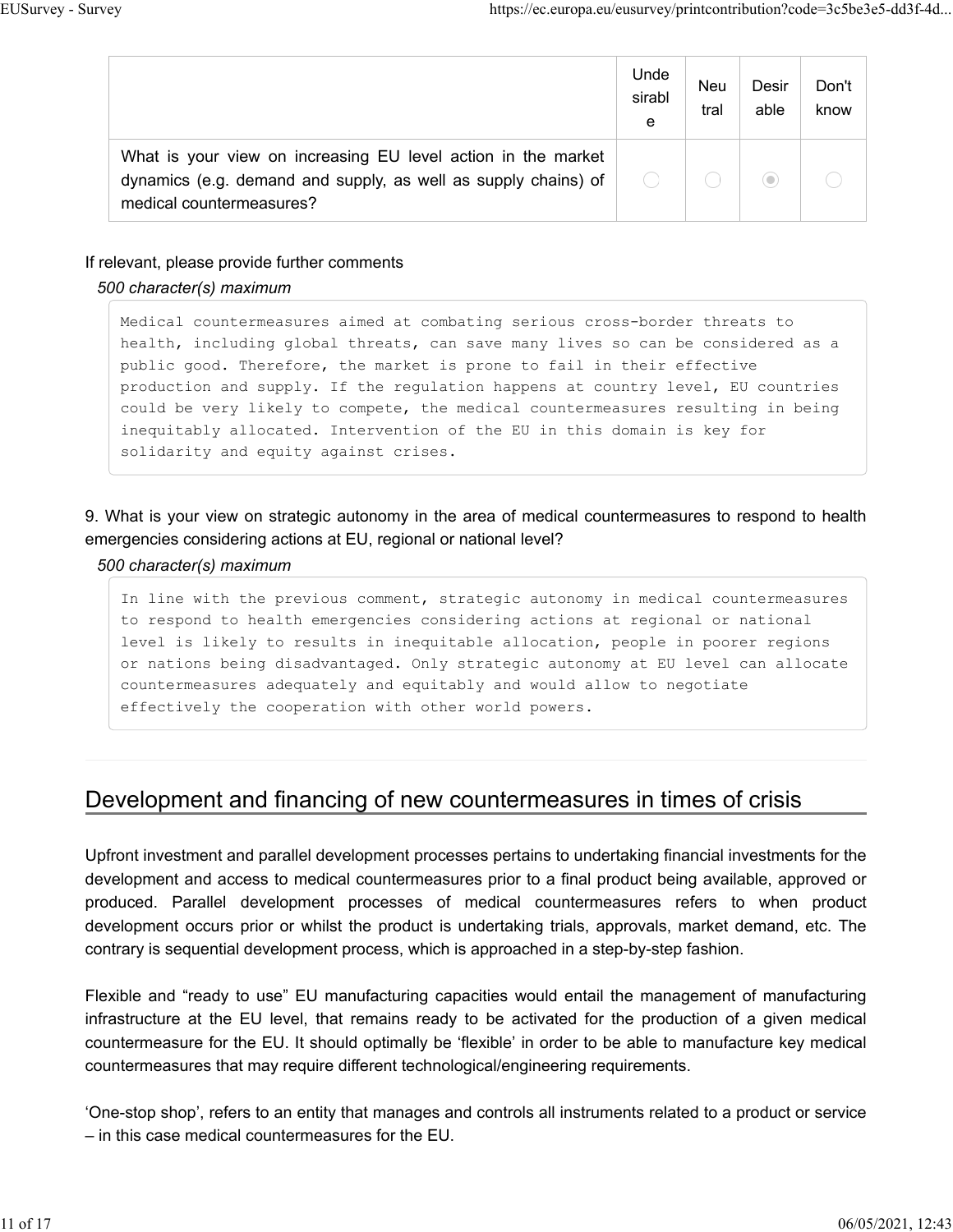$10.$ 

|                                                                                                                                                                                                                                                                         | Very<br>Unde<br>sirabl<br>e | Und<br>esir<br>able | Ne<br>utr<br>al | De<br>sira<br>ble | Very<br>Desi<br>rabl<br>e | Don<br>'t<br>kno<br>w |
|-------------------------------------------------------------------------------------------------------------------------------------------------------------------------------------------------------------------------------------------------------------------------|-----------------------------|---------------------|-----------------|-------------------|---------------------------|-----------------------|
| What is your opinion on further EU intervention in<br>upfront investment and parallel development processes<br>to ensure rapid manufacturing of needed medical<br>countermeasures in a health emergency, primarily within<br>Europe but also from a global perspective? |                             |                     |                 |                   | ۰                         |                       |

### If relevant, please provide further comments

### 500 character(s) maximum

```
"We are not prepared, unless we are all prepared!" - Dr Paul De Raeve (EFN
Report on Ebola and COVID-19 - June 2019 - https://anyflip.com/eumpx/ounw/)
```
 $11.$ 

|                                                                                                                     | Public-<br>private<br>partnershi<br>ps | <b>Direct</b><br>contra<br>cts | <b>Disburse</b><br>ment<br>schemes | Fe<br>es | <b>Combined EU</b><br>and national<br>financing |
|---------------------------------------------------------------------------------------------------------------------|----------------------------------------|--------------------------------|------------------------------------|----------|-------------------------------------------------|
| What kind of tailored financial<br>instruments would be needed in your<br>view to facilitate upfront EU investment? |                                        |                                |                                    |          | $\circ$                                         |

#### If relevant, please provide further comments

#### 500 character(s) maximum

```
It could also be through Direct contracts. Because some key medical
countermeasures might not create enough private profit, the private sector is
likely to fail to invest in them. Therefore, the use of public procurement is
necessary to ensure the highest level of health emergency preparedness at EU
level and protect its citizens.
```
## 12. Is there an optimal stage of product development upon which financial or procurement intervention could have the highest impact?

#### 500 character(s) maximum

The optimal stage of product development upon which financial or procurement intervention could have the highest impact is research and development of medical countermeasures based on anticipatory public health threat and risk assessments. Other relevant stages are the production of contingency stocks of these medical countermeasures and the preparedness of industries to scale-up rapidly when health emergencies occur.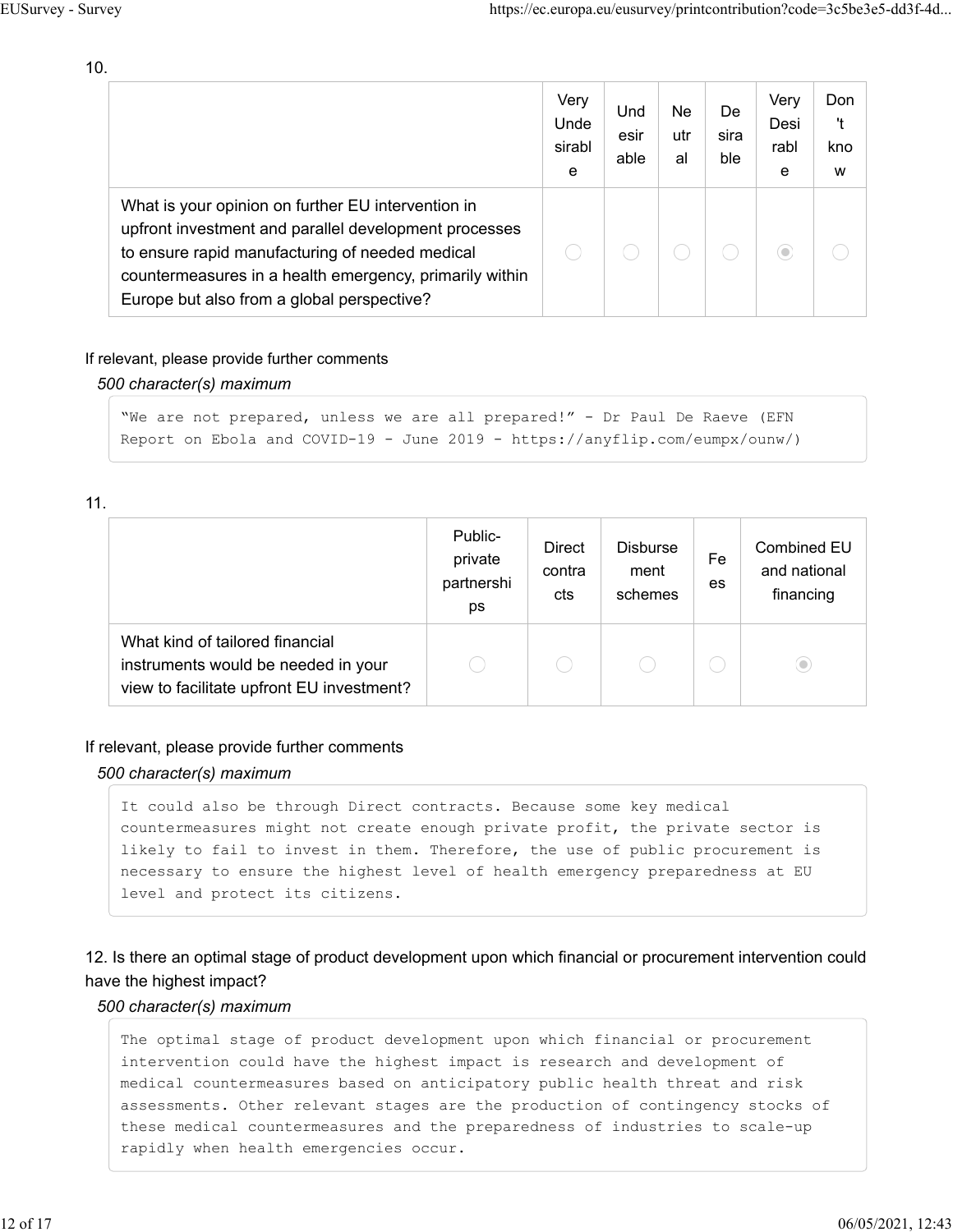## 13. What is needed in your view to ensure rapid EU manufacturing capacities **during a health emergency**?

|                                                                                                                                                                                                               | <b>Stron</b><br>g<br>disag<br>ree | Dis<br>agr<br>ee | Ne<br>utr<br>al | Ag<br>re<br>e | <b>Stron</b><br>gly<br>Agre<br>e | Don<br>'t<br>kno<br>W |
|---------------------------------------------------------------------------------------------------------------------------------------------------------------------------------------------------------------|-----------------------------------|------------------|-----------------|---------------|----------------------------------|-----------------------|
| There is no need for EU intervention in this area/this<br>should be addressed at a national level                                                                                                             | 0                                 |                  |                 | С.            |                                  |                       |
| Pre-arranged emergency contract network for EU<br>surge manufacturing capacities                                                                                                                              |                                   |                  |                 | $\odot$       |                                  |                       |
| Maintaining flexible and "ready to use" EU<br>manufacturing capacities                                                                                                                                        |                                   |                  |                 |               | $\circ$                          |                       |
| Voluntary licensing mechanisms facilitating an<br>effective and rapid sharing of technology, know-how<br>and data with other manufacturers, but also ensuring<br>technology owners' control over their rights | $\circ$                           |                  |                 |               |                                  |                       |
| Streamlined EU level initiatives relating to medical<br>countermeasures under a 'one-stop shop'                                                                                                               |                                   |                  |                 |               | $\odot$                          |                       |

## If relevant, please provide further comments

## *500 character(s) maximum*

Medical countermeasures aimed at combating serious cross-border threats to health, including global threats, can save many lives so can be considered as a public good. Therefore, the EU should ensure the highest level of control possible on their production and supply so that they are allocated timely and equitably.

## Impacts, role, scope and coordination

14. How would you rate the expected health, economic, social and environmental impacts, as well as the impact on consumer protection and administrative burden (adverse or positive), which the creation of HERA[1] would trigger (primarily from an EU perspective but also from a global perspective)?

|                     | Negative impact | Neutral impact | Positive impact | Don't know |
|---------------------|-----------------|----------------|-----------------|------------|
| Health              |                 |                |                 |            |
| Economic            |                 |                | ۰               |            |
| Social              |                 |                | ۰               |            |
| Environmental       |                 |                |                 |            |
| Consumer protection |                 |                |                 |            |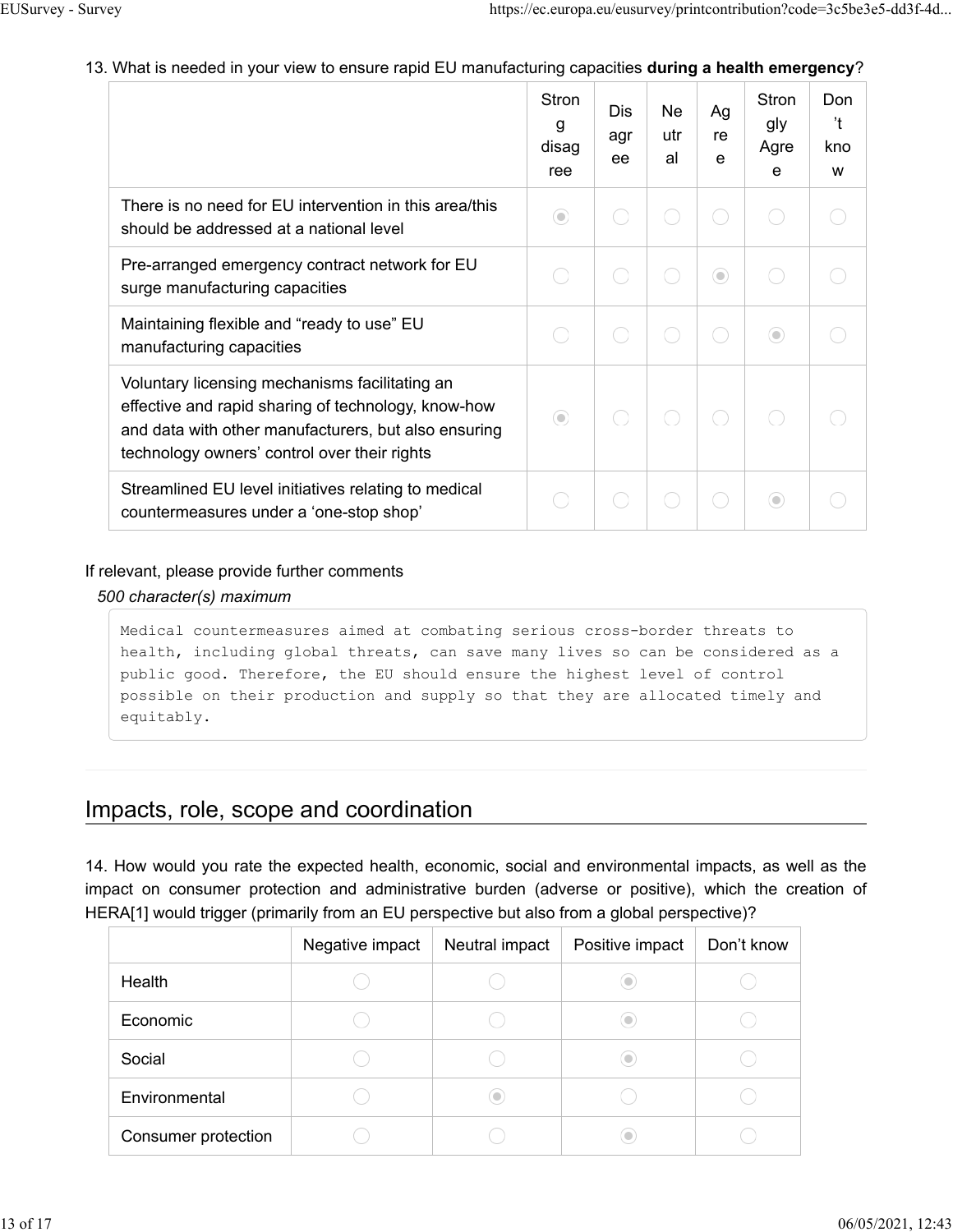### Please provide further explanations:

### *500 character(s) maximum*

This would be optimal if the Policy Option 3 is chosen. The health, economic and social impacts would be highly potentialized by ambitious actions of the EU to improve the availability of sufficient and well-educated and trained nursing workforce to face health emergencies in addition to these coordinated market interventions.

15. What types of health threats should the HERA prioritize (e.g. chemical, biological, radiological and nuclear, environmental)?

#### *500 character(s) maximum*

Environmental threats and pandemic risk. The Intergovernmental Science-Policy Platform on Biodiversity and Ecosystem Services has demonstrated that man-made global ecological disruption is one of the main causes of the COVID-19. As we are failing to mitigate the biodiversity collapse and climate, the environmental threat, including emergence of new pathogens, is getting disproportionately bigger than any other ones.

16. What types of medical countermeasures should the HERA prioritize (e.g. vaccines, antibiotics, antitoxins, chemical antidotes, therapeutics, diagnostics and medical equipment and supplies)?

#### *500 character(s) maximum*

This prioritisation should be based on the results of the risk assessments and research on the best solutions rather than the opinion of the public.

17. What should be the interplay of HERA with other EU Agencies (e.g. European Medicines Agency (https://www.ema.europa.eu/en), European Centre for Disease Control and Prevention (https://www.ecdc.europa.eu/en), European Food Safety Authority (https://www.efsa.europa.eu/en), European Monitoring Centre for Drugs and Drug Addiction (https://www.emcdda.europa.eu/emcdda-homepage en), European Environment Agency (https://www.eea.europa.eu/), European Chemicals Agency (https://echa.europa.eu/), Europol (https://www.europol.europa.eu/))?

*1,000 character(s) maximum*

HERA could be the coordinating authority during crises (model of Health Emergency Operation Centre, might host or overlap with the Emergency Response Coordination Centre), deciding all strategic emergency actions to be implemented by the other EU agencies. In normal time, HERA could have the authority to enforce necessary preparedness measures concerning the different agencies, e.g. ask for regular risk assessment and modelling and needs monitoring (ECDC, EFSA, EEA, ECA) and coordinate the development of preparedness plans (EMA for emergency protocols, Europol for measures linking public health and security authorities). EFN is interested to contribute to HERA's impact assessment where these interplays could be analysed and different scenarios proposed.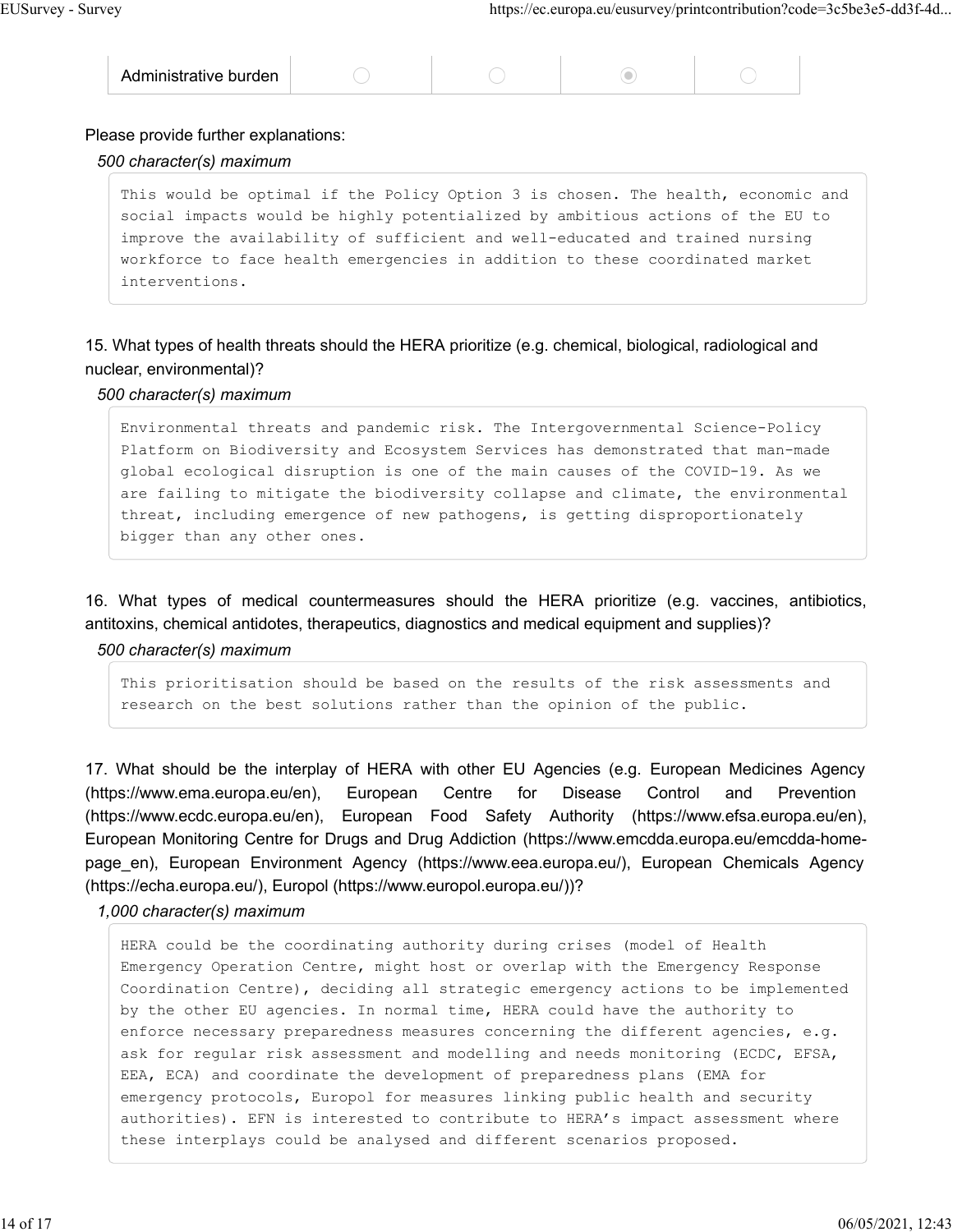18. What should be the interaction of HERA with other EU instruments contributing to the development, manufacturing and deployment of medical countermeasures (e.g. EU4Health (https://ec.europa.eu/health funding/eu4health en), Horizon Europe (https://ec.europa.eu/info/horizon-europe en), European Innovation Council (https://eic.ec.europa.eu/index en), European Regional Development Fund (https://ec.europa.eu /regional policy/en/funding/erdf/), Emergency Support Instrument (https://ec.europa.eu/info/live-work-traveleu/coronavirus-response/emergency-support-instrument en), the European Defence Fund (https://ec.europa.eu/defence-industry-space/index en); Advanced Purchase Agreements under the EU (https://ec.europa.eu/info/live-work-travel-eu/coronavirus-response/public-health/eu-Vaccines Strategy vaccines-strategy en), the Union Civil Protection Mechanism and its rescEU (https://ec.europa.eu echo/what/civil-protection/resceu en), Emergency Response Coordination Centre (https://ec.europa.eu/ /echo/what/civil-protection/emergency-response-coordination-centre-ercc en), Innovation Partnership, and external action support under EU programmes supporting our partners across the world.)? Should they be:

|                                                                                                                                                                                                                                                                                      | Stron<br>gly<br>disag<br>ree | Dis.<br>agr<br>ee | Ne<br>utr<br>al | Ag<br>re<br>e | Stro<br>ngly<br>agre<br>e | Do<br>n't<br>kno<br>W |
|--------------------------------------------------------------------------------------------------------------------------------------------------------------------------------------------------------------------------------------------------------------------------------------|------------------------------|-------------------|-----------------|---------------|---------------------------|-----------------------|
| Coordinated like they are now, ensuring synergies with<br><b>HERA</b> when created                                                                                                                                                                                                   | $(\textcolor{red}{\bullet})$ |                   |                 |               |                           |                       |
| HERA when<br>Coordinated<br>by<br>created<br>close<br>in.<br>collaboration with the European Commission, Member<br>States and other relevant agencies                                                                                                                                |                              |                   | 0               |               |                           |                       |
| Brought under the control of HERA when created by<br>streamlining them into one full end-to end (e.g. from<br>to distribution and use<br>conception<br>of<br>medical<br>countermeasures, incorporating all existing financial and<br>operational instruments at EU level) Authority? |                              |                   |                 |               | 0                         |                       |

If relevant, please provide further comments:

#### 500 character(s) maximum

The number 1 problem the HERA initiative aims to tackle is the fragmentation of efforts in the EU. The European Commission must take advantage of the opening of the COVID-19 recovery window of opportunity to reform extensively the existed fragmented system that have failed to deliver a coordinated response in the EU. A single body to ensure a multisectoral and integrated action is the only way forward. When problems are global, the mechanism to solve them should be too.

19. What would be in your view the role and interplay of HERA with key international bodies/agencies (e.g. World Health Organization, Global Preparedness Monitoring Board, U.S. Biomedical Advanced Research and Development and U.S. Centres for Disease Control and Prevention, etc.)

500 character(s) maximum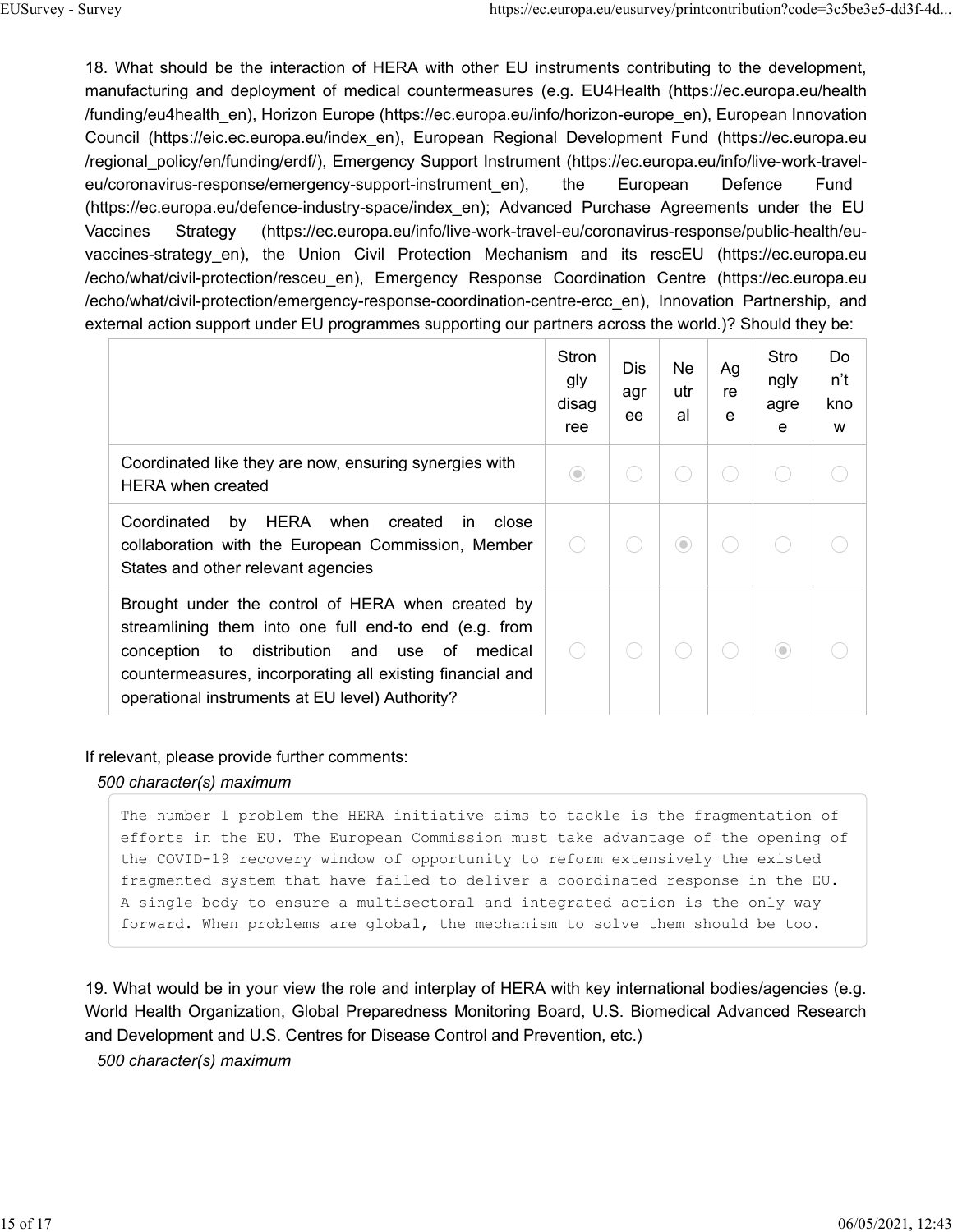HERA could represent the EU in terms of health emergency preparedness and response in the interactions with the World Health Emergency Program of the World Health Organization and the Global Preparedness Monitoring Board. HERA could coordinate the intercontinental measures with agencies such as the US or the African CDC.

[1] This pertains to policy options 2-3, as set out in the Inception Impact Assessment

## Environmental organisations, international organisations, researchers, academia

### 20. What would be the best cooperation model and contribution between your entities and HERA?

*1,000 character(s) maximum*

As a European NGO, EFN would like to be integrated as an advisory member of the board management of HERA to represent the views and interests of European nurses in the policy orientation and decision. EFN could advise on and facilitate any action related to the education and training of nurses in health emergency preparedness. During crises, EFN could disseminate emergency decisions to its members and ensure their feedback is considered in decisions. Regarding next steps of the HERA's inception impact assessment, the impact assessment should cover the component of nursing workforce and number HCP per country and sub-geographical areas (ILO is reviewing the categories). EFN recommends that the views of frontline nurses (Drective 2013/55/EU) on HERA options are collected as part of the impact assessment. EFN would also like to be part of study steering (cf. Evidence base and data collection in HERA's inception impact assessment) as an advisory stakeholder.

## **Other**

## 22. Would you like to raise other issues that need to be address?

If so, please specify:

#### *500 character(s) maximum*

As mentioned earlier, the increase of the quantity and quality of nursing workforce for better preparedness to health security threats is a key missing angle of HERA's inception impact assessment. This is also the case for funding of training and organisation of regular simulation exercises at all EU levels and involving healthcare professionals. EFN would like to understand why this point is not covered and how the European Commission is planning to address it if not in HERA.

23. If you wish to provide additional information (for example a position paper) or raise specific points not covered by this questionnaire, you can upload your additional document here.